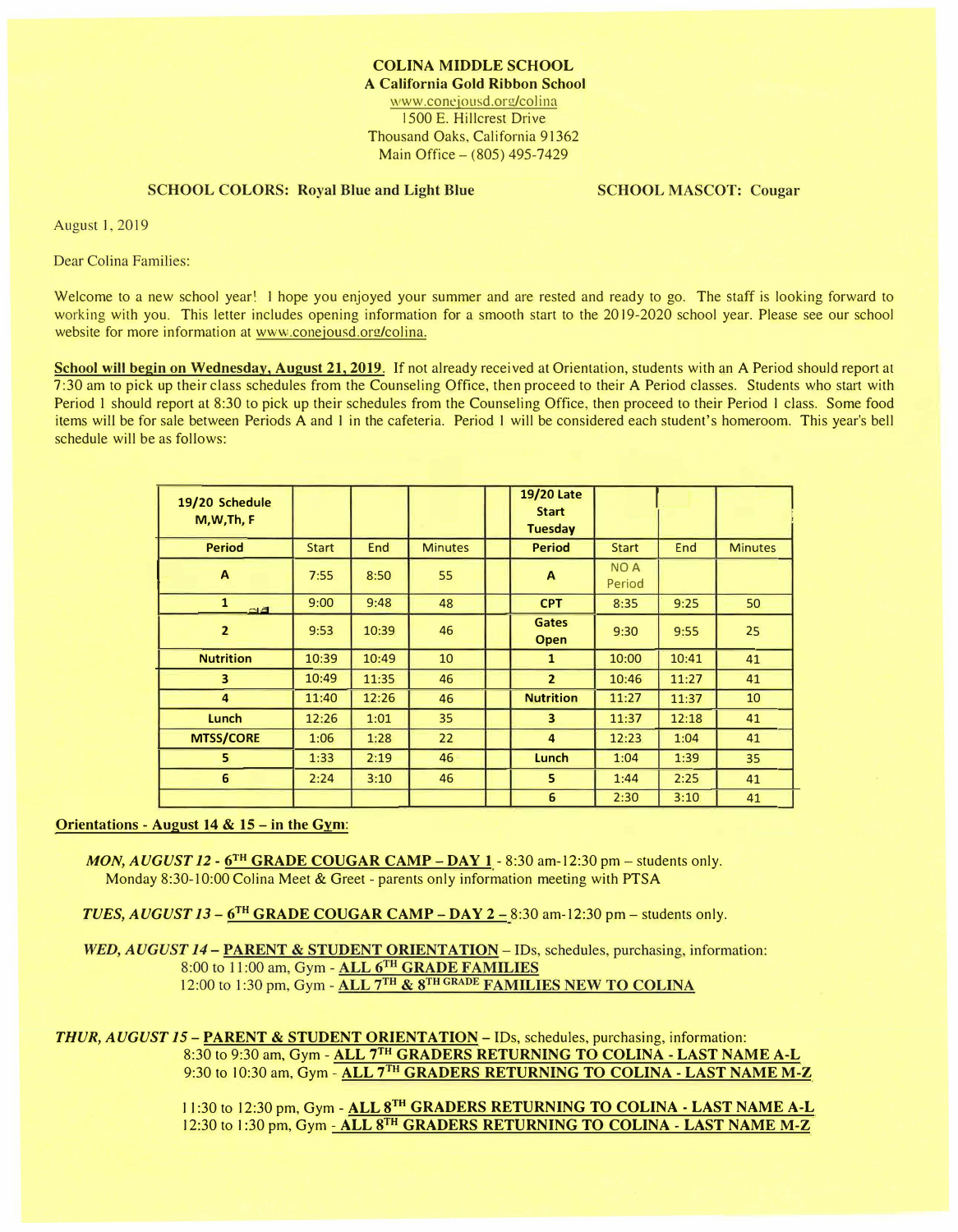**Student Schedules** will be distributed at Orientation only upon receipt of a completed Registration Packet, proof of Tdap immunization (for 7<sup>th</sup> graders), and only if the student has no outstanding library books or debt to the Cafeteria. Schedules not picked up at Orientation can be ricked up in the Counseling Office on the first day of school. Every effort is made to accommodate student elective choices: however, this is not always possible. The only program changes that will be made are grade level errors or those needed to balance classes. No changes will be made based on preference for a different teacher. a different order of classes. or the like. Questions should be directed to the Counseling Office at 495-7429. ext. IO 12.

Included with this letter is a **REGISTRATION PACKET. PLEASE COMPLETE IT AND BRING** IT **WITH YOU ON ORIENTATION DAY.** It is very important to have several emergency contacts listed in case of illness or injury. Because of the importance of the school having up-to-date information. new packets must be submitted each year. Please include your current email address. to receive school dial-outs and progress report information.

## **PURCHASING:**

PE and Spirit Wear, Cougar (ASB) Cards, and yearbooks will be available for purchase at Orientation. Students will also be able to purchase these items in the Student Store on August 19 & 20 from 9:00 am to noon or once school starts. Please use the enclosed order form and bring cash or a check payable to Colina Middle School ASB.

You may also purchase items online with a credit card for pick up at Orientation or in the Student Store. You must bring the receipt with you when picking up your items. See the enclosed flyer for WebStore instructions or go to www.conejousd.org/colina.

#### **PE Items:**

Students are required to dress in school uniforms and are issued PE Jockers *for* the storage of their items. School-issued combination locks must be used to secure those lockers. Families may purchase these items *new* for use throughout their Colina career, or the PE Department will issue them one *used* uniform (shirt, shorts) and/or *used* lock per student at the beginning of the year that must be returned or replaced at the end of the year. Loaners will be available for check-out throughout the year for students who occasionally forget their clothing. PE teachers will review the loaner policy with students at the beginning of the year. Students may use PE uniforms in good condition from previous years. Uniforms which have been cut or modified in any way are not acceptable. Please label all PE uniforms with your student's last name in the space provided on the front of the shirt and shorts.

| <b>PE</b> Items |      | <b>Optional PE Items</b> |  |  |  |
|-----------------|------|--------------------------|--|--|--|
| Shirt \$12      |      | \$18<br>Sweatshirt       |  |  |  |
| Shorts \$16     |      | \$24<br>Sweatpants       |  |  |  |
| Lock            | \$10 |                          |  |  |  |

## **ASB Cougar Cards: \$30**

ASB Cougar Cards are sold at the beginning of the year by the Colina ASB as a source of revenue to help finance student activities. Students who purchase Cougar Cards will receive free admission to all dances and socials, including the Welcome Back Dance/Social, Carnival, Winter/Sweetheart Dance/Social, and Luau. Without a Cougar Card, admission to each event is \$10.

The ASB Cougar Card is a great deal for students who want to take advantage of all of the great activities we offer at Colina, and it *helps our ASB plan and budget.for the year.* 

## **Yearbooks:** �

� Our yearbook class produces a high-quality, full-color yearbook, comparable to (or better than) many high school yearbooks that captures students' Colina experiences. Order yearbooks at Orientation to ensure that you will receive one in June. Listen to<br>announcements later in the year for the absolute deadline for ordering yearbooks. We do not order � yearbooks that have been ordered have been claimed at the end of the year for \$70 per yearbook and \$JO per DVD.

| <b>Purchased at or before Orientation, 8/15/2019:</b> | <b>Purchased after Orientation, 8/15/2019:</b> |                          |      |
|-------------------------------------------------------|------------------------------------------------|--------------------------|------|
| Yearbook                                              | \$50                                           | <b>Ordered Yearbook</b>  | \$60 |
| Yearbook $+$ DVD of the video yearbook                | \$55                                           | <b>Yearbook Overruns</b> | \$70 |
|                                                       |                                                | <b>DVD</b> Overruns      | \$10 |

\$10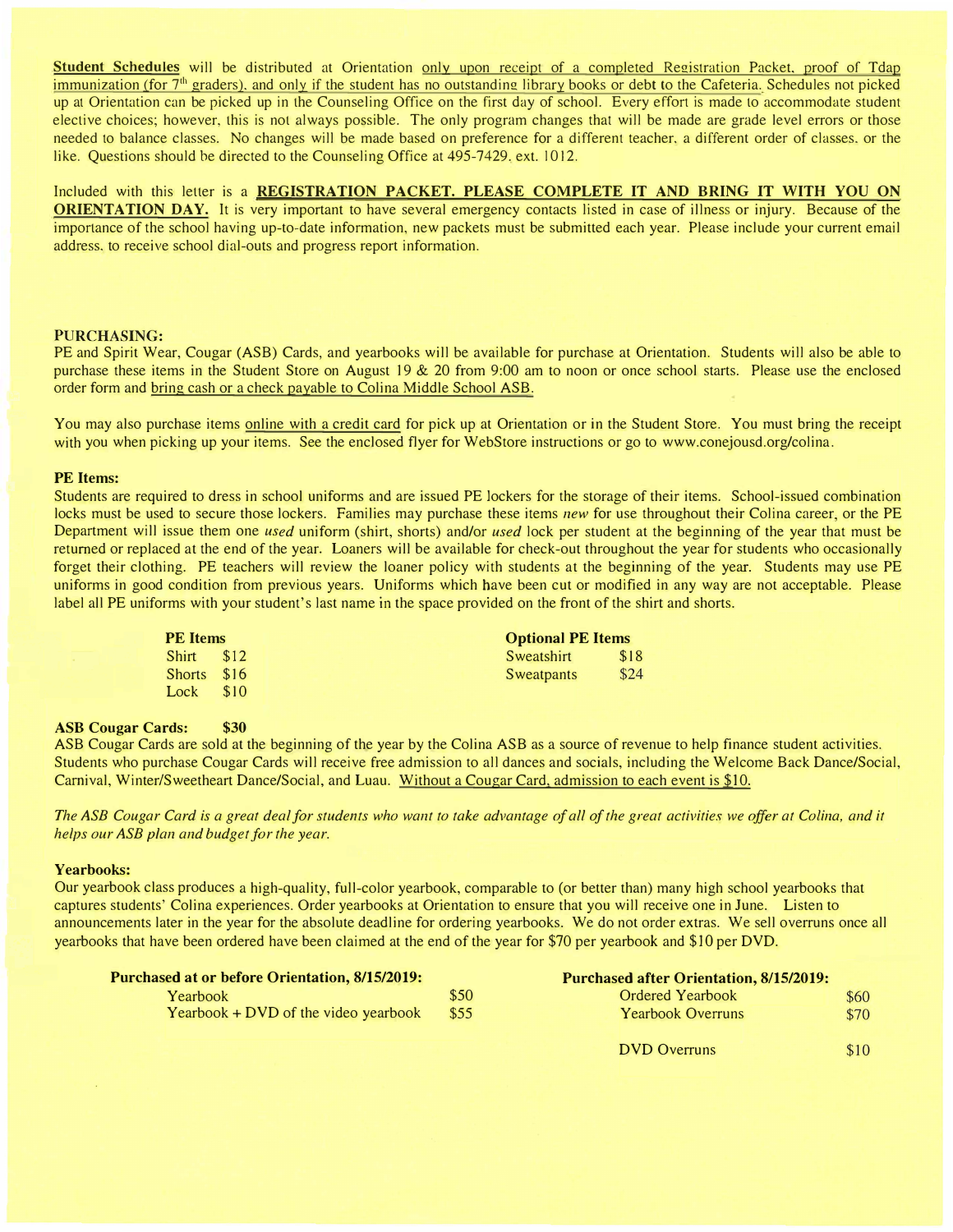### **Spirit Items:**

The following spirit items are available for purchase online, at Orientation, and in the Student Store. Other items will also be available at Orientation and in the Student Store on a "limited to stock on hand" basis (e.g., PJ bottoms, crew neck sweatshirts, lanyards, window clings, tote bags). Note that we celebrate Spirit Fridays, where students are encouraged to wear Colina clothing and colors and can win prizes for doing so. Note also that students are not allowed to wear hats on campus. except Colina caps. per the Colina dress code.

| <b>Spirit Shirts</b>             | \$15.00 |
|----------------------------------|---------|
| Spirit Zip up Hoodie Sweatshirts | \$35.00 |
| Colina Baseball Caps             | \$20.00 |

#### **Assignment Notebooks:**

PTSA will be providing one Assignment Notebook per student at the beginning of the year. Assignment Notebooks are REQUIRED for every student. They include the Student Handbook, calendar pages, and hall pass. Students who lose their notebooks may purchase a replacement in the Student Store for \$8.

Absences: If your student will be absent for the entire day, please call the Attendance line at 495-7429, ext. 1005 for the Attendance Clerk. Leave your name. your student"s name, the date. and the reason for the absence. Please keep messages short.

**If your student must leave at any time during the school day for an appointment, you must write a note** explaining the partial absence and the time requested for your student to meet you in the office. **Have your student bring the note to the Attendance** Window BEFORE school. We will issue your student a summons, which he/she will give to the teacher of that class allowing him/her to be released to the office. You will meet your student in the office and sign him or her out on the Check-Out Log. If in an emergency you need to have your student dismissed early, please dial extension 1005.

For safety and to minimize classroom disruptions, students must call from the Health Office for pick up by their parents when they don't feel well, not from halls or classrooms.

**Administration of Medication/Use of Medical Devices** - Any pupil who is required during the school day to take medication. whether prescribed by a physician or over the counter type of medication, including cold remedies, lozenges, vitamins, etc., may be assisted by the school nurse or other designated personnel if the necessary **Authorization to Administer Medication Form** is completed and signed by the physician and the parent. All over the counter medication - aspirin, Tylenol, Advil, etc., must also have a physician signature for the medication to be taken during school hours. *The Authorization to Administer Medication Form,* available in the school office. is in triplicate and will require the pupils· social security number. *If your pupil is required to take more than one medication during the school day, you must complete a separate form for each medication.* Return the completed form to the Health Office with the name, dosage and frequency clearly marked on rhe *original bottle.*

Parents of any student required to be in a cast or crutches or to use any other medical device while at school will be required to bring in a note from the physician and sign a release for the student to use them.

**Notes to Excuse PE** - If your child has a note from a physician to excuse them from PE. please have them bring it to the Health Office. A copy of the note will be made for the PE teacher. The original will be kept in the studenr·s health file. A parent may excuse their child from PE for up to 3 days. Anything over the 3 day duration requires a note from the student's physician and include specific limitations for activity.

The bus transportation, schedule, and stop information is available on the CVUSD website, www.conejousd.org. This is a feebased transportation program. This program is available for students living 3 or more miles from the school in the Westlake, North Ranch. Lake Sherwood. and the Los Robles Golf Course areas. The district establishes the rules that will be enforced for students who ride the bus. Applications must be completed with parent signatures and appropriate fees to the Conejo School District Office paid before passes can be issued. Once you have been issued a pass from the school district, if you lose your pass. there will be a \$10.00 fee to order a replacement pass at the student store.

**Hot lunches and a la carte items** are available in the cafeteria. Complete lunches are \$4.50. A la carte prices vary. Money may be placed on account at q.conejousd.org/ParentPortal/ or in person. In case of an emergency or forgotten/lost lunch. having money on account is a nice safety net. It also allows you to monitor your student's purchases and receive notifications when your balance falls below a certain amount. Only checks in the amount of \$25.00 and over will be accepted. Students must present their ID card at all times.

Please note that we will not deliver or send summons to students for forgotten or lost lunches or lunch money. STUDENTS MUST CHECK AT THE OFFICE WINDOW AT THE BEGINNING OF THE LUNCH HOUR TO SEE IF PARENTS HAVE DELIVERED FORGOTTEN LUNCHES OR MONEY. Thank you for helping us minimize classroom interruptions! Students may NOT leave campus for lunch unless parents pick them up at school and sign them out in the office.